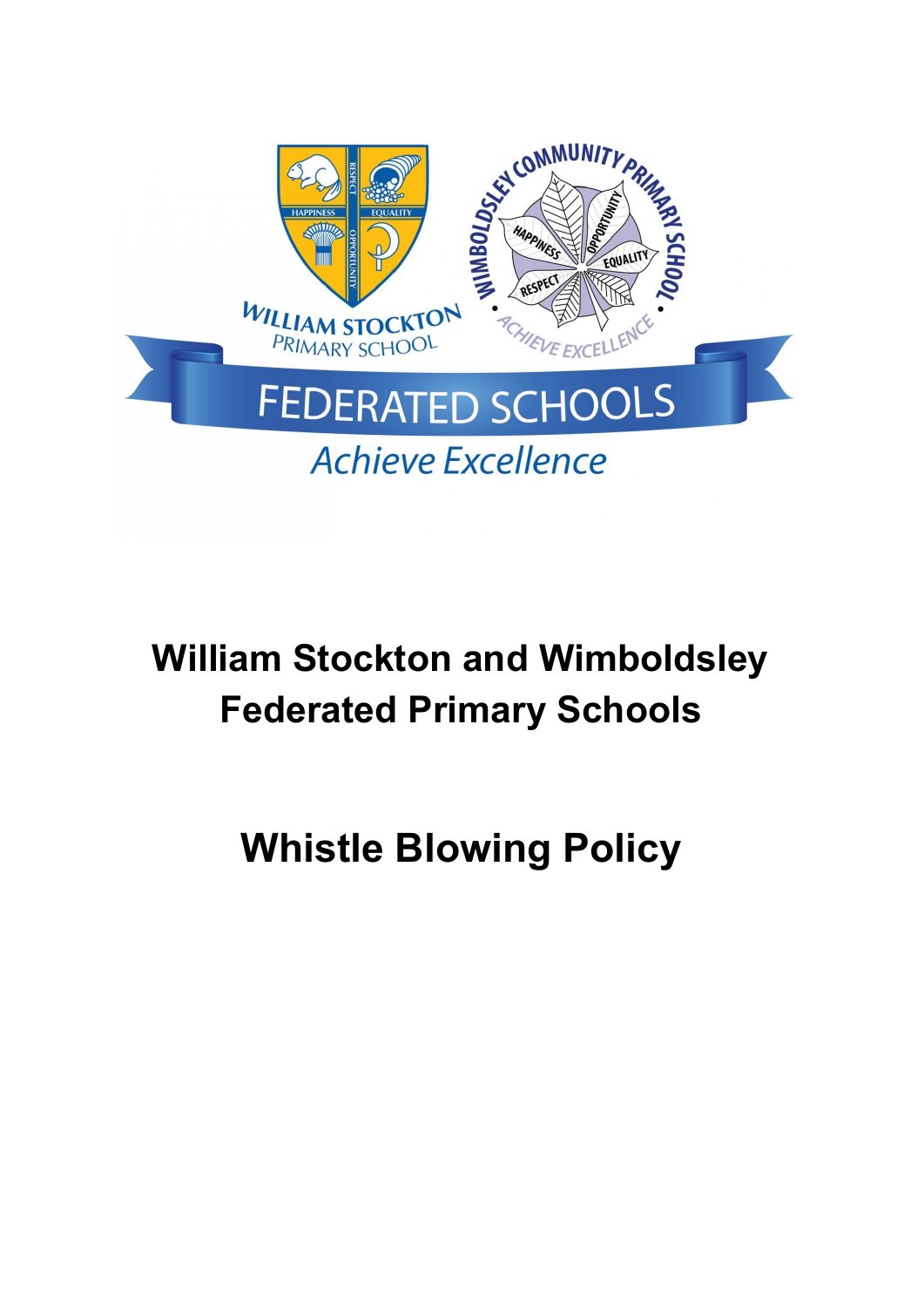## **Introduction**

At William Stockton Primary and Wimboldsley Federated Schools we are committed to the highest possible standards of openness, probity and accountability and we encourage staff and others working with us to raise any concerns about any aspect of our work to come forward and voice those concerns. In some instances, concerns may need to be expressed on a confidential basis.

Staff must acknowledge their individual responsibility to bring matters of concern to the attention of senior leadership and/or relevant agencies. This procedure encourages staff to raise serious concerns, without fear of reprisal or victimisation, internally within school and Cheshire West and Chester (CWAC) rather than over-looking a problem or raising the matter outside.

It applies to all staff, agency workers and supply staff and those contractors working on the premises, for example, cleaners, builders and drivers. It also covers suppliers and those providing services under a contract with CWAC in their own premises. It is recognised that whistle blowing may engender feelings of disloyalty to colleagues or that staff may fear harassment or victimisation. These feelings, however natural, must never result in the behaviour that is causing concern, continuing.

## **Don't think what if I'm wrong – Think what if I'm right**

### **Other Complaints Procedures**

This procedure is separate from the school Complaints Procedures and other statutory reporting procedures. Child Protection issues should be reported according to the specific guidelines laid out in that policy.

Any investigation into allegations of potential malpractice under this procedure will not influence or be influenced by any disciplinary or redundancy procedures that already affects an individual.

Behaviour that should cause concern

- conduct which is, has been or is likely to be an offence or breach of law
- conduct that has occurred, is occurring or is likely to occur or the result of which the school or CWAC fails to comply with a legal obligation. For example unauthorised use of public funds, possible fraud and corruption, verbal, sexual or physical abuse, or other unethical conduct discrimination of any kind and waste/frivolous expenditure
- disclosures related past, current or likely miscarriages of justice
- past, current or likely health and safety risks, including risks to the public as well as other employees
- past, current or likely damage to the environment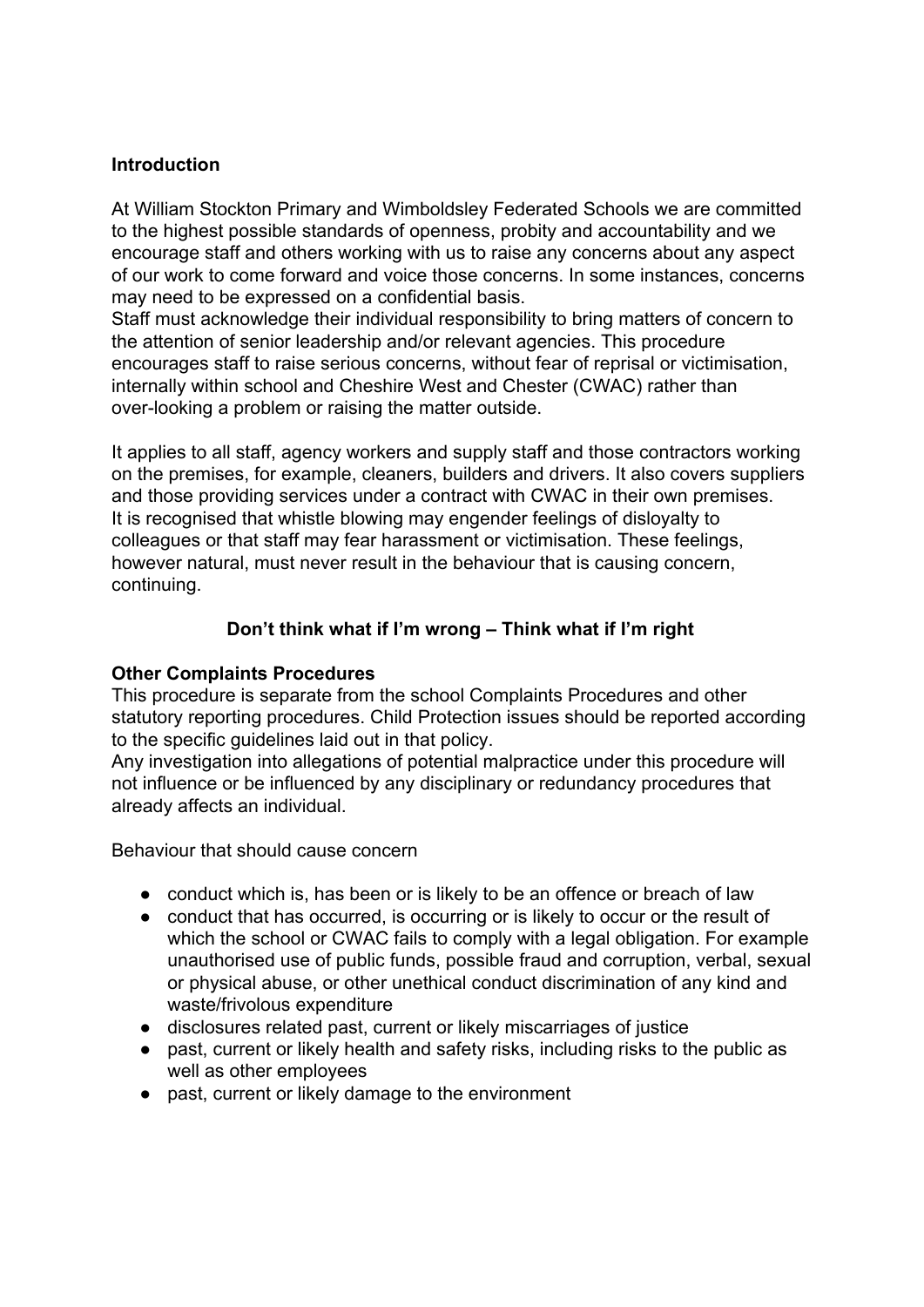### **Reasons for whistle-blowing**

- Each individual has a responsibility for raising concerns about unacceptable practice or behaviour.
- To prevent the problem worsening or widening.
- To protect or reduce risks to others.
- To prevent becoming implicated yourself.
- **● What stops people from whistle-blowing**
- Starting a chain of events which spirals.
- Disrupting the work or project.
- Fear of getting it wrong.
- Fear of repercussions or damaging careers.
- Fear of not being believed.

# **How to raise a concern**

• You should voice your concerns, suspicions or uneasiness as soon as you feel you can with your line manager. The earlier a concern is expressed the easier and sooner action can be taken.

- Try to pinpoint exactly what practice is concerning you and why.
- If your concern is about your immediate line manager approach the

# **William Stockton Head teacher - Mark Allen (0151 355 1650) Executive Head Teacher - Moira Atkins (0151 355 1650) Wimboldsley Primary School Federation Deputy Sam Fletcher (01606 832321)**

 If your concern is about the head teacher, or you feel you need to take it to someone outside the school, contact the

**Local Authority Designated Officer (LADO) 0151 337 4570** for your area, or the **Chair of Governors, Margaret Hughes (0151 355 1650)**

• Make sure you get a satisfactory response – don't let matters rest.

• Ideally you should put your concerns in writing, outlining the background and history, giving names, dates and places where you can.

• A member of staff is not expected to prove the truth of an allegation but you will need to demonstrate sufficient grounds for the concern.

# **What happens next**

- You should be given information on the nature and progress of any enquiries.
- Your employer has a responsibility to protect you from harassment or victimisation
- No action will be taken against you if the concern proves to be unfounded and was raised in good faith.
- Malicious allegations may be considered as a disciplinary offence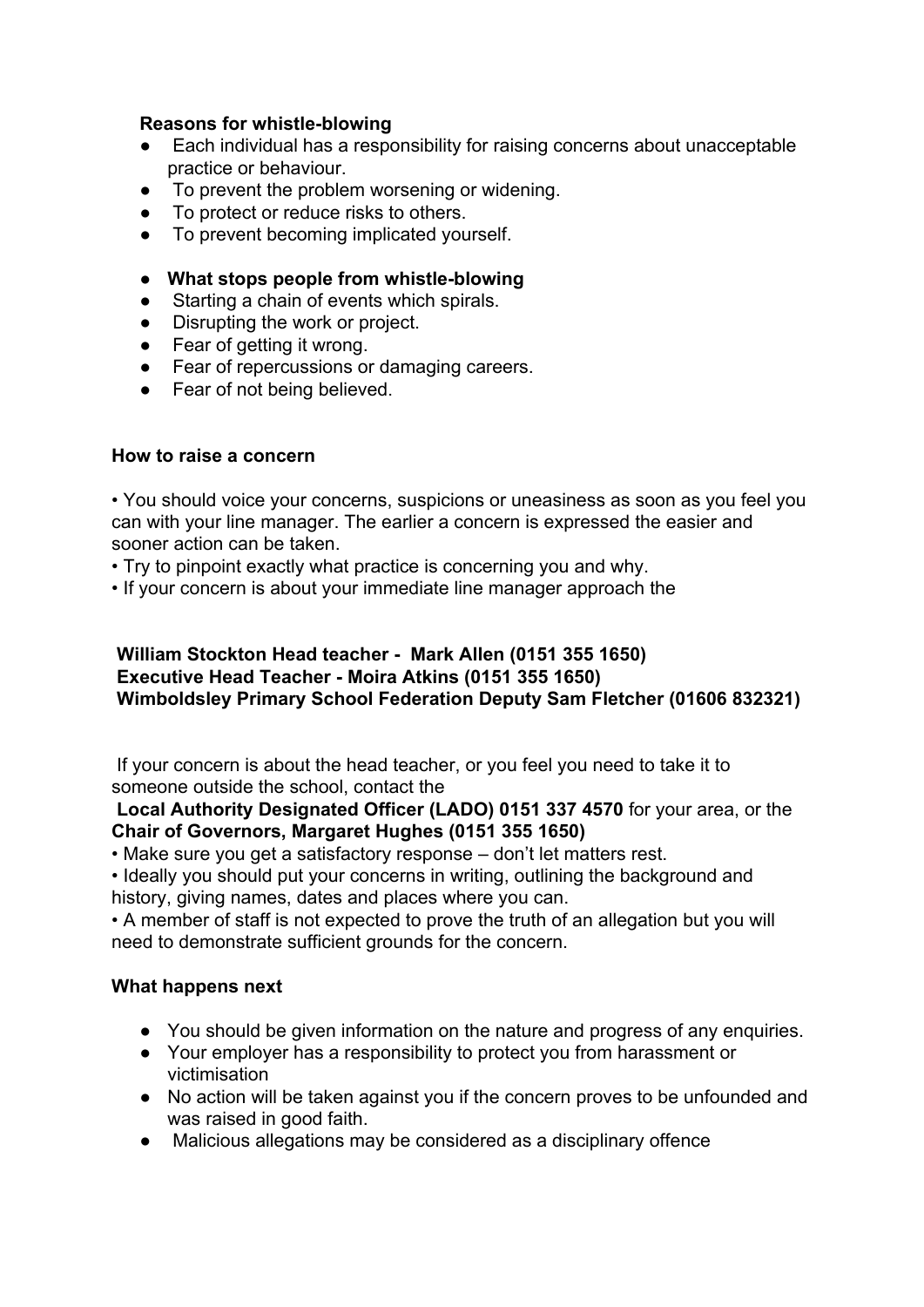## **Confidentiality**

All concerns raised will be treated in confidence and every effort will be made not to reveal your identity if this is your wish. However, in certain cases, it may not be possible to maintain confidentiality if you are required to come forward as a witness.

## **Anonymous Allegations**

Whenever possible you should put your name to your allegation as concerns express anonymously are much less powerful that those that are attributed to a named individual. However anonymous allegations will be considered and investigated at the school's discretion. In exercising the discretion, the factors to be taken into account would include:

- the seriousness of the issues raised
- the credibility of the concern; and
- the likelihood of confirming the allegation from attributable sources.

## **Self reporting**

There may be occasions where a member of staff has a personal difficulty, perhaps a physical or mental health problem, which they know to be impinging on their professional competence.

Staff have a responsibility to discuss such a situation with their line manager or team leader, as well as the Head teacher so professional and personal support can be offered to the member of staff concerned. Whilst such reporting will remain confidential in most instances, this cannot be guaranteed where personal difficulties raise concerns about the welfare or safety of children.

### **Further advice, support and contact details**

It is recognised that whistle-blowing can be difficult and stressful. Advice and support is available from your Head Teacher Mark Allen and Federation Deputy Sam Fletcher [head@williamstockton.cheshire.sch.uk](mailto:head@williamstockton.cheshire.sch.uk) and [head@wimboldsley.cheshire.sch.uk](mailto:head@wimboldsley.cheshire.sch.uk)

Additionally you would have stress counselling available from your union.

### **Chair of Governors** :-

Mrs Margaret Hughes Tel – 0151 355 1650

Local children's Safeguarding Board

| In Consultation With |             |                     |  |
|----------------------|-------------|---------------------|--|
| Date Agreed          | <b>Name</b> | <b>Position</b>     |  |
| September 2020       | Mark Allen  | <b>Head Teacher</b> |  |